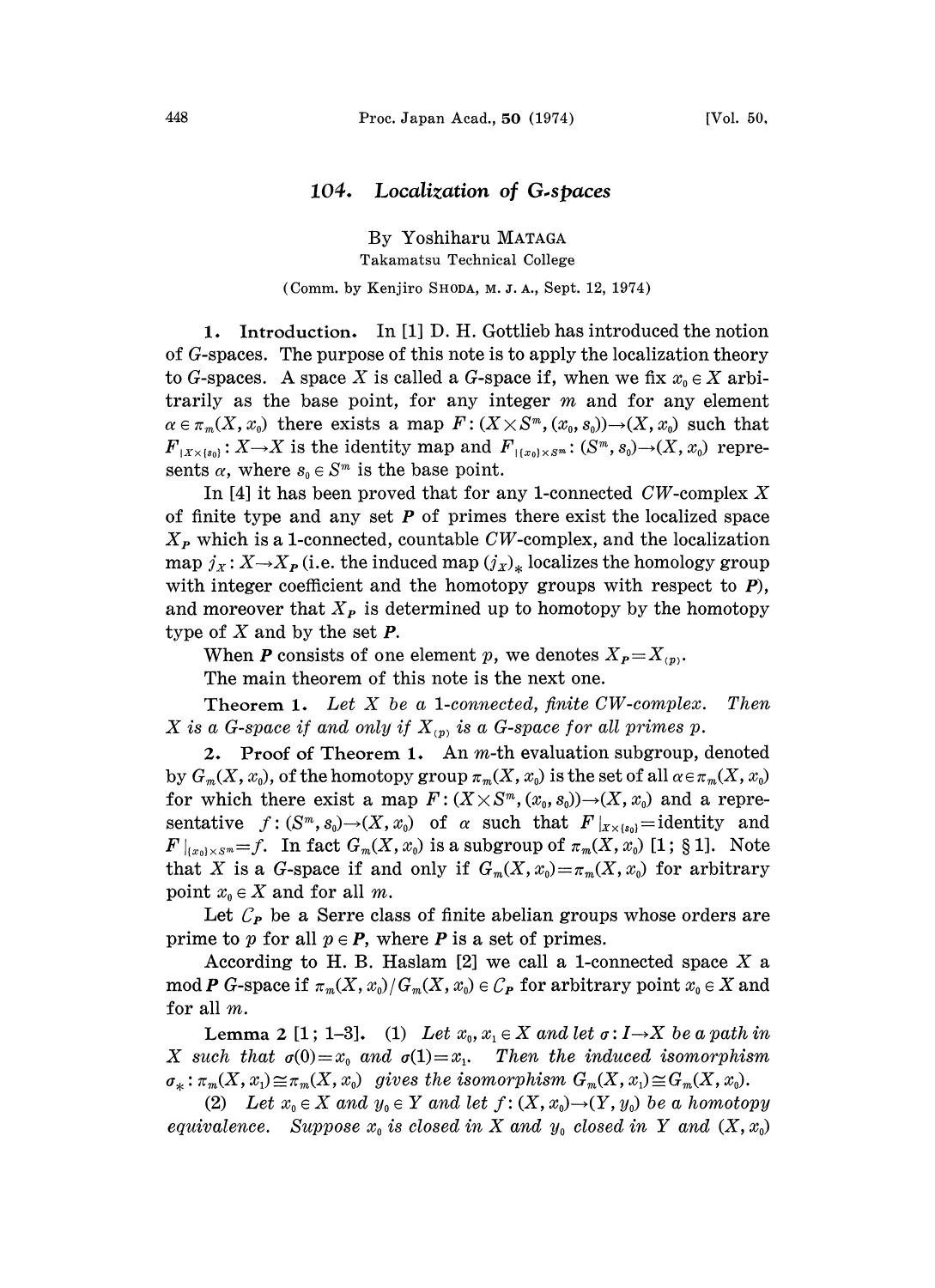and  $(Y, y_0)$  have the homotopy extension property. Then the induced isomorphism  $f_* : \pi_m(X, x_0) \cong \pi_m(Y, y_0)$  gives the isomorphism  $G_m(X, x_0) \cong G_m(Y, y_0)$ .  $\cong G_m(Y, y_0).$ 

**Theorem 3.** Let  $X$  be a 1-connected, finite CW-complex and  $P$  be a set of primes. Then X is a mod P G-space if and only if  $X_P$  is a Gspace.

We will show Theorem 1, assuming Theorem 3.

**Proof of Theorem 1.** Suppose X is a G-space. Then clearly X is a mod p G-space for all primes p. It follows from Theorem 3 that  $X_{(p)}$ is a G-space for all primes  $p$ .

Conversely suppose  $X_{(p)}$  is a G-space for all primes p. Then from Theorem 3 it follows that X is a mod  $p$  G-space for all primes  $p$ , that is  $\pi_m(X, x_0)/G_m(X, x_0) \in C_p$  for all primes p, where  $x_0$  is the base point chosen arbitrarily. Therefore  $G_m(X, x_0) = \pi_m(X, x_0)$ . Since m is arbitrary, this concludes that  $X$  is a  $\tilde{G}$ -space. Q.E.D.

category of l-connected, finite CW-complexes. In [4] the localization To prove Theorem 3 some lemmas will be needed. Let  $\mathcal{H}_1$  be a of  $X \in \mathcal{FC}_1$  at P is constructed as the union of a P-sequence  $\{X_i, g_i\}_{i=0,1,\dots}$ of X, where  $X_0 = X$ ,  $X_i \in \mathcal{F}C_1$   $(i \geq 0)$  and  $g_i : X_{i-1} \rightarrow X_i$  is a *P*-equivalence, that is  $g_i$  induces isomorphisms  $g_{i*}: H_*(X_{i-1}; \mathbb{Z}_p) = H_*(X_i; \mathbb{Z}_p)$  for all  $p \in P$ . As for the definition of a *P*-sequence and its existence for any  $X \in \mathcal{F} \mathcal{C}_1$  and any **P** we refer to [4].

Lemma 4. Let  $X \in \mathcal{FC}_1$ . Then  $(j_X)_*: \pi_m(X, x_0) \to \pi_m(X_P, \bar{x}_0)$  carries  $G_m(X, x_0)$  into  $G_m(X_P, \bar{x}_0)$ , where  $\bar{x}_0 = j_X(x_0)$ .

**Proof.** Let  $\{X_i, g_i\}$  be a *P*-sequence of *X*. We may assume that  $g_i: X_{i-1} \to X_i$  is an inclusion of a subcomplex. So we may also assume<br>that  $g_i \times id: X_{i-1} \times S^m \to X_i \times S^m$  is an inclusion of a subcomplex. Choose that  $g_i \times id$ :  $X_{i-1} \times S^m \to X_i \times S^m$  is an inclusion of a subcomplex. Choose the base points  $x_i \in X_i$  so that  $x_i = g_i(x_{i-1})$   $(i=1, 2, \ldots)$ .

Let  $F: (X \times S^m, (x_0, s_0)) \to (X, x_0)$  be a map such that  $F|_{X \times \{s_0\}} =$  identity and  $F|_{x_0\}\times S^m}$  represents  $\alpha \in \pi_m(X, x_0)$ . By the similar method to the proof of [4; 1.7] we can find a sequence  $\{F_i\}_{i=0,1,...}$  of maps, where  $F_i: (X_i \times S^m, (x_i, s_0)) \to (X_{\rho(i)}, x_{\rho(i)})$  for some  $\rho(i) > i$ , such that  $F_0 = F$  and the following diagram is homotopy commutative



Then it is clear that there exists a map  $\overline{F}$ :  $\bigcup_{i=0}^{\infty} (X_i \times S^m) = X_P \times S^m$  $\rightarrow \bigcup_{i=0}^{\infty} X_i = X_P$  such that  $\overline{F} \circ (j_x \times id)$  is homotopic to  $j_x \circ F$ . Since  $F|_{X\times\{s_0\}}=\text{identity}, \text{ it follows from [4; 1.7] that } \overline{F}|_{X\times\{s_0\}} \text{ is homotopic to }$ the identity map of  $X_{P}$ .

Since  $(X_{\mathbf{P}} \times S^m, X_{\mathbf{P}} \times \{s_0\} \cup \{x_0\} \times S^m)$  has the homotopy extension property, there exists a map  $G: (X_{\mathbf{p}} \times S^m, (\bar{x}_0, s_0)) \to (X_{\mathbf{p}}, \bar{x}_0)$  homotopic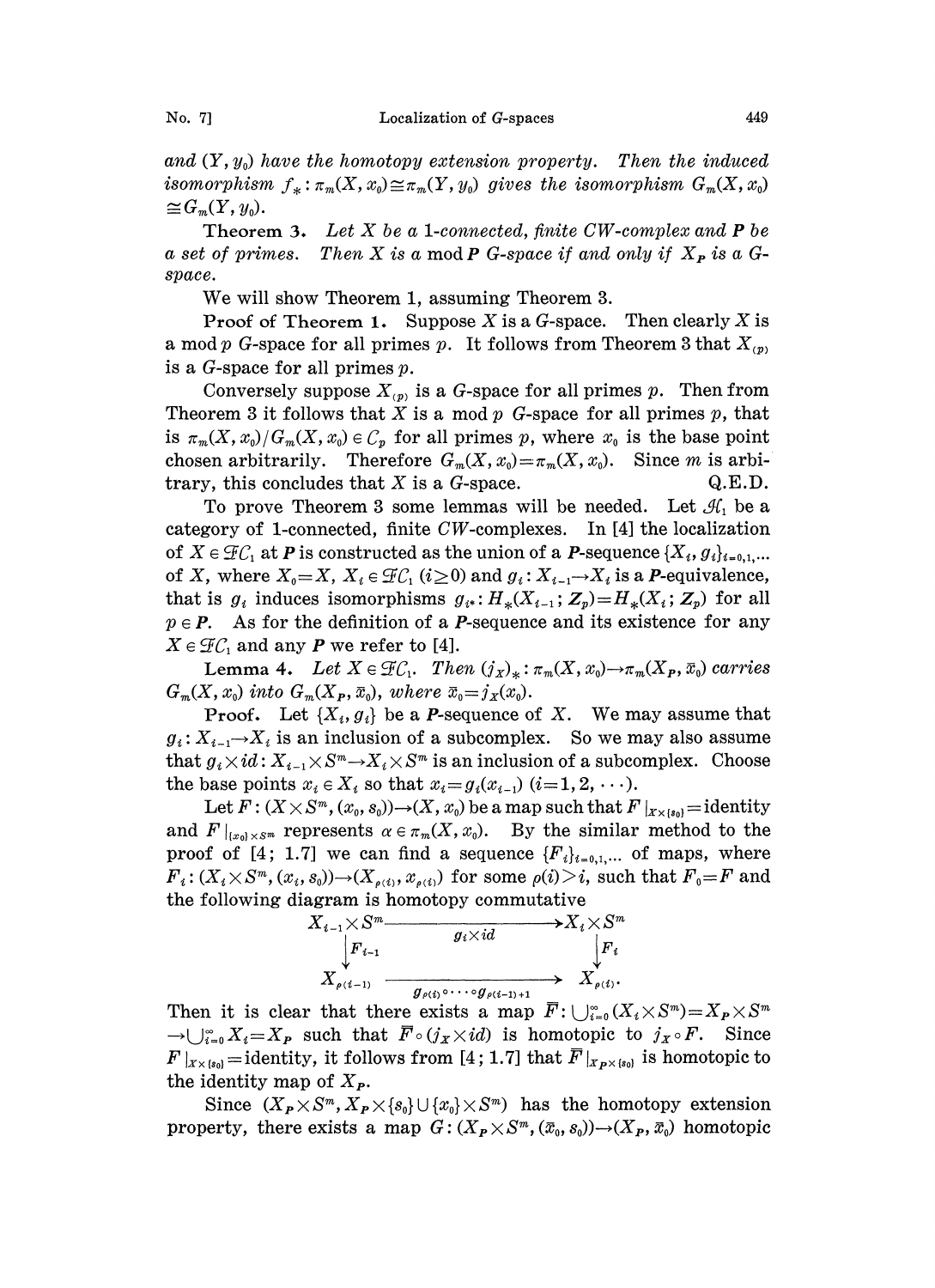to  $\overline{F}$  such that  $G|_{X_{P} \times \{s_0\}} =$  identity. Then clearly  $G|_{\{x_0\} \times S^m}$  represents  $(j_X)_*(\alpha)$ . Therefore  $(j_X)_*(\alpha) \in G_m(X, \bar{x}_0)$ . Q.E.D.

For spaces X and Y,  $X \simeq Y$  means that X is homotopy equivalent to Y.

Lemma 5. Let  $X \in \mathcal{F}C_1$ . If X is a mod P G-space, there exists a **P**-sequence  $\{X_i, g_i\}$  of X such that  $X_i \simeq X$  for all i.

**Proof.** Since  $\pi_m(X, x_0)/G_m(X, x_0)$  is a finite abelian group for all m, it follows from [2; Theorem 1] that X is a mod 0 H-space, that is there exists a multiplication  $\mu: X \times X \rightarrow X$  such that  $\mu \cdot i_j : X \rightarrow X$  (j=1, 2) are rational equivalences, where  $j_j : X \rightarrow X \times X$  is the canonical inclusion into the j-th coordinate. By [3; 1.4] a mod 0 H-space is *P*-universal. By  $[4; 5.3]$  a *P*-universal space has a required *P*-sequence. Q.E.D.

As for a Moore-Postnikov factorization  $\{p_n, E_n, f_n\}$  of a map  $f: X$  $\rightarrow$  Y we refer to [5; Chap. 8, Sec. 3], where  $p_n : E_n \rightarrow E_{n-1}$   $(n \ge 1)$  and  $f_n: X \to E_n$   $(n \ge 0)$ . It is well known that if X and Y are CW-complexes, for all  $n E_n$  may satisfy the conditions (i)  $E_n$  has the homotopy type of a CW-complex, (ii)  $e_n$ , the base point of  $E_n$ , is closed in  $E_n$ , (iii)  $(E_n, e_n)$ has the homotopy extension property.

**Lemma 6.** Let  $X \in \mathcal{FC}_1$ . Let  $\{p_n, E_n, f_n\}$  be a Moore-Postnikov factorization of  $f: X \to Y$ . If  $\pi_m(E^n, e_n)/G_m(E_n, e_n) \in C_P$  for all m and n, then  $X$  is a mod  $P$  G-space.

**Proof.** The proof is similar to that of  $[2;$  Proposition 2].  $Q.E.D.$ 

Suppose we are given maps  $F: (X \times S^m, (x_0, s_0)) \to (X, x_0)$  with  $F|_{X\times \{s_0\}}=$  identity and  $f: X\rightarrow K(\pi, n+1)$ , where  $\pi$  is an abelian group and  $n \geq 1$ . Let  $\mu \in H^{n+1}(X; \pi)$  be the image of the characteristic class  $e \in H^{n+1}(\pi, n+1; \pi)$  by  $f^*: H^{n+1}(\pi, n+1; \pi) \to H^{n+1}(X; \pi)$ . By the Künneth theorem  $H^*(X\times S^m;\pi)\cong H^*(X;\pi)\otimes H^*(S^m;Z)$ . So we may represent  $F^*(\mu) = \mu \otimes 1 + \nu \otimes \lambda \in H^{n+1}(X \times S^m; \pi)$ , where  $\lambda \in H^m(S^m; Z)$  is the fundamentalclass and  $\nu \in H^{n+1-m}(X; \pi)$ . Since  $\nu$  is determined by  $\mu$  and the homotopy class of F, we denote it by  $\mu$ F.

**Lemma 7** [1; 6-3]. Let  $p: E \rightarrow X$  be a principal fibration induced by  $f: X \rightarrow K(\pi, n+1)$   $(n \geq 1)$ , where X has the homotopy type of a 1-connected CW-complex,  $x_0$ , the base point of X, closed in X and  $(X, x_0)$  has the homotopy extension property. Then there exists a map  $G: (E \times S<sup>m</sup>,$  $(e_0, s_0) \rightarrow (E, e_0)$  such that  $G|_{E \times (s_0)} = identity$  and the diagram

$$
E \times S^m \longrightarrow E
$$
  
\n
$$
p \times id
$$
  
\n
$$
X \times S^m \longrightarrow X
$$
  
\n
$$
F \longrightarrow X
$$

is homotopy commutative if and only if  $\mu F=0$ .

Lemma 8. Let  $X \in \mathcal{FC}_1$ . Let  $\{p_n, E_n, (j_X)_n\}$  be a Moore-Postnikov factorization of the map  $j_x: X \to X_P$ . If  $\pi_m(E_n, e_n)/G_m(E_n, e_n) \in C_P$  for all m, then  $\pi_m(E_{n+1}, e_{n+1})/G_m(E_{n+1}, e_{n+1}) \in C_P$  for all m.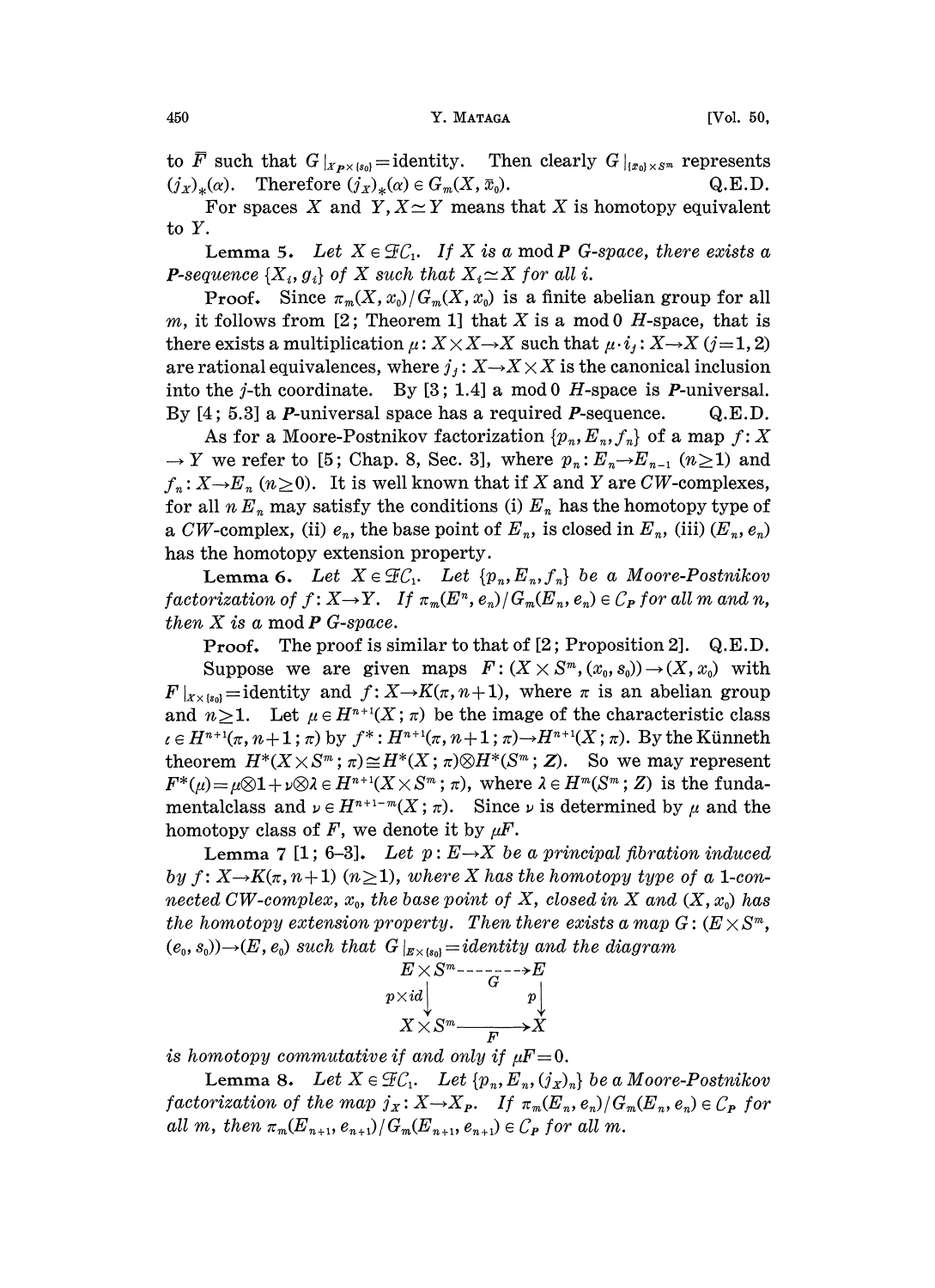No. 7] Localization of G-spaces 451

**Proof.** Note that for each  $i \pi_i(X_P, X)$  consists only of elements whose orders are finite and prime to all  $p \in P$ , and that for  $i \leq n$  $\pi_i(E_n, e_n)$  and  $H_i(E_n; \mathbf{Z})$  are finitely generated. From now on  $\pi$  stands for  $\pi_{n+1}(X_P, X)$ . So  $p_{n+1}: E_{n+1} \to E_n$  is a principal fibration induced by some map  $f: E_n \to K(\pi, n+1)$ . Let  $F: (E_n \times S^m, (e_n, s_0)) \to (E_n, e_n)$  be a map such that  $F|_{E_n \times \{s_0\}} =$  identity.

(i) Suppose  $1 \le m \le n+1$  and  $m \ne n$ . Since  $n+1-m \le n$ ,  $H^{n+1-m}(E_n; \pi)$  is a torsion group whose elements have orders prime to p for all  $p \in P$ . Let q be the order of  $\mu F$ , where  $(q, p)=1$  for all  $p \in P$ . Let  $g:(S^m, s_0)\rightarrow (S^m, s_0)$  bea map of degree q. Then it is clear that for the map  $F \circ (id \times g) : E_n \times S^m \to E_n \times S^m \to E_n$  there holds  $\mu(F \circ (id \times g))$  $=0$ . By Lemma 7 there exists a map  $G: E_{n+1} \times S^m \to E_{n+1}$  such that



is homotopy commutative. Since  $(p_{n+1})_* : \pi_m(E_{n+1}, e_{n+1}) \to \pi_m(E_n, e_n)$  is a monomorphism, the above fact implies that if  $(p_{n+1})_*(\beta) \in G_m(E_n, e_n)$ for  $\beta \in \pi_m(E_{n+1}, e_{n+1})$ , there exists an integer q with  $(q, p)=1$  for all  $p \in \mathbf{P}$ such that  $q\beta \in G_m(E_{n+1}, e_{n+1}).$  Thus  $(p_{n+1})^{-1}(G_m(E_n, e_n))/G_m(E_{n+1}, e_{n+1})$  $\bigcap (p_{n+1})_{\ast}^{-1}(G_m(E_n, e_n)) \in \mathcal{C}_{\mathbf{P}}$ . From the assumption  $\pi_m(E_n, e_n)/G_m(E_n, e_n)$  $\in \mathcal{C}_{P}$ , it follows that  $\pi_m(E_{n+1}, e_{n+1})/(p_{n+1})\neq (G_m(E_n, e_n)) \in \mathcal{C}_{P}$ . Therefore  $\pi_m(E_{n+1}, e_{n+1})/G_m(E_{n+1}, e_{n+1}) \in C_P$ 

(ii) Suppose  $m=n$ . From the homotopy exact sequence of the fibration  $p_{n+1}$ :  $E_{n+1} \to E_n$  it follows that  $(p_{n+1})_*$ :  $\pi_n(E_{n+1}, e_{n+1}) \to \pi_n(E_n, e_n)$ is an epimorphism and that Ker $(p_{n+1})$  is a torsion group whose elements have orders prime to all  $p \in P$ . Furthermore since  $\pi_n(E_{n+1}, e_{n+1})$ is finitely generated, Ker  $(p_{n+1})_{*}$  is a finite group. Let q' be the order of Ker  $(p_{n+1})_*$ . Since  $E_n$  is 1-connected,  $H^{n+1-m}(E_n; \pi)=H^1(E_n; \pi)=0$ . So  $\mu F=0$ . It follows from Lemma 7 that there exists a map  $G: (E_{n+1})$  $\times S^m$ ,  $(e_{n+1}, s_0)$ ) $\rightarrow$   $(E_{n+1}, e_{n+1})$  such that  $G|_{E_{n+1}\times s_0}$  = identity and  $p_{n+1} \circ G$ is homotopic to  $F \circ (p_{n+1} \times id)$ . The above fact implies that if  $(p_{n+1})_{*}(\beta)$  $\in G_n(E_n, e_n)$  for  $\beta \in \pi_n(E_{n+1}, e_{n+1})$ , there exists  $\gamma \in \text{Ker} (p_{n+1})_*$  such that  $\beta + \gamma \in G_n(E_{n+1}, e_{n+1}).$  Thus  $q'(\beta + \gamma) = q'\beta \in G_n(E_{n+1}, e_{n+1}),$  that is  $(p_{n+1})_{\ast}^{-1}(G_n(E_n, e_n))/G_n(E_{n+1}, e_{n+1}) \cap (p_{n+1})_{\ast}^{-1}(G_n(E_n, e_n)) \in \mathcal{C}_P.$  Since  $(p_{n+1})_* : \pi_n(E_{n+1}, e_{n+1}) \to \pi_n(E_n, e_n)$  is an epimorphism, we have  $\pi_n(E_{n+1}, e_n)$  $e_{n+1}/(p_{n+1})\neq (G_n(E_n, e_n)) \leq \pi_n(E_n, e_n)G_n(E_n, e_n) \in C_P$ . Therefore  $\pi_n(E_{n+1}, e_n)$  $(e_{n+1})/G_n(E_{n+1},e_{n+1}) \in \mathcal{C}_{I\!\!P}.$ 

(iii) Suppose  $m\geq n+2$ . Since  $n+1-m< 0$ ,  $\mu F=0\in H^{n+1-m}(E_n;\pi)$ . Noting that  $(p_{n+1})_* : \pi_m(E_{n+1}, e_{n+1}) \to \pi_m(E_n, e_n)$  is an isomorphism, we can prove similarly as (i) and (ii) that  $\pi_m(E_{n+1}, e_{n+1})/G_m(E_{n+1}, e_{n+1}) \in C_P$ . Q.E.D.